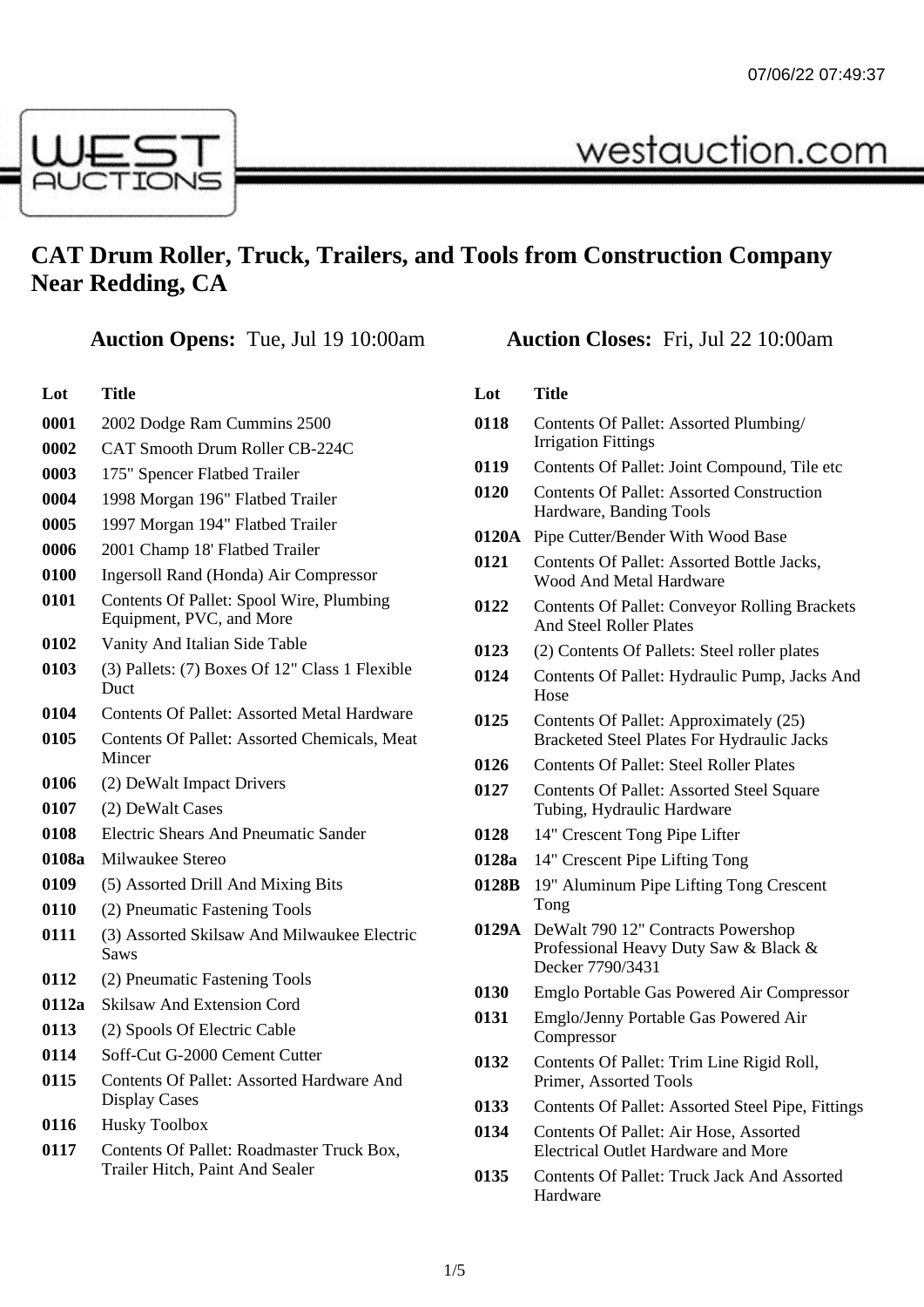| Lot   | <b>Title</b>                                                                      |
|-------|-----------------------------------------------------------------------------------|
| 0136  | Black Bin And Contents: Assorted 4" Pipe<br>Fittings                              |
| 0137  | <b>Contents Of Pallet: Assorted Tools</b>                                         |
| 0137A | $(3)$ Truck Wheels, $(1)$ Tire                                                    |
| 0138  | Box Of Armacell Pipe Insulation                                                   |
| 0139  | (3) Boxes Center-Seal CSI-500                                                     |
| 0141  | (2) Propane Tanks                                                                 |
| 0142  | <b>Steel Barrel And Contents: Assorted Broom</b><br><b>Handles And Tools</b>      |
| 0143  | Assorted Rolls Of Hose, Plastic, Copper                                           |
| 0144  | <b>Contents Of Pallet: Assorted Plumbing Fittings</b><br><b>And Braided Hose</b>  |
| 0145  | <b>Contents Of Pallet: Assorted Insulated Wire</b><br>And Rubber Hose             |
| 0146  | Contents Of Pallet: Assorted Concrete, Grout,<br><b>And Mortar Mix</b>            |
| 0147  | MK Diamond MK-1613H Walk-Behind<br>Concrete Saw                                   |
| 0148  | Contents Of Pallet: Assorted PVC 4", 3" & 2"<br>Pipe Fittings                     |
| 0149  | Contents Of Pallet: Assorted Pvc Pipe Fittings                                    |
| 0150  | Contents Of Pallet: (9) Boxes Of Assorted PVC<br>Pipe Fittings                    |
| 0151  | Contents Of Pallet: Approximately (14) Bags<br>Stucco Mix                         |
| 0152  | 6' Roll Of 3/8" Carpet Insulation                                                 |
| 0153  | <b>Contents Of Pallet: Assorted Packages</b>                                      |
| 0154  | Contents Of Pallet: Assorted Pipe And Pipe<br>Fittings                            |
| 0155  | Contents Of Pallet: Marksman RL 50B &<br><b>Assorted Surveyor Equipment</b>       |
| 0156  | <b>Contents Of Pallet: Assorted Boxes PVC Pipe</b><br>& Fittings                  |
| 0157  | (5) Pallets Of Assorted HVAC Ducting                                              |
| 0158  | <b>Contents Of Pallet: Assorted Pieces Of Wood</b>                                |
| 0159  | Contents Of Pallet: Assorted Pieces Of Wood                                       |
| 0160  | Contents Of Pallet: (6) Buckets Of Assorted<br><b>Nails</b>                       |
| 0161  | <b>Contents Of Pallet: Assorted Containers Of</b><br>Nails, Construction Hardware |
| 0162  | <b>Contents Of Pallet: Assorted Hydraulic Bottle</b><br>Jacks                     |
| 0163  | Contents Of Pallet: Assorted Bottle Jacks And<br>Manual 2500lb Hoists             |
| 0164  | <b>Contents Of Pallet: Assorted HVAC Coupling</b><br>And Tape                     |
| 0165  | Contents Of Pallet: Assorted Steel Pipe Fittings                                  |

| Lot   | <b>Title</b>                                                       |
|-------|--------------------------------------------------------------------|
| 0166  | Contents Of Pallet: (1) Box 10" Insulated<br>Ducting, (1) Chair    |
| 0167  | Craftsman Sears/Roebuck Belt Drive 3HP<br><b>Table Saw</b>         |
| 0168  | Pallet Of Roofing Underlayment                                     |
| 0169  | Pallet Of PVC Pipe                                                 |
| 0170  | Pallet Of PVC Pipe                                                 |
| 0171  | Pallet Of PVC Pipe                                                 |
| 0172  | <b>Crate Of Assorted Cable</b>                                     |
| 0173  | Pallet Of Wood And K2 Engineering 2 SQFT<br><b>Foundation Pads</b> |
| 0174  | Pallet Of K2 Engineering 2 SQFT Foundation<br>Pads                 |
| 0175  | Propane Tank 152L                                                  |
| 0176  | Pallet Of Scaffolding                                              |
| 0177  | Pallet Of Concrete 4'-7' Mobile Mats                               |
| 0179  | Pallet Of 4' Stakes                                                |
| 0180  | MQ MultiQuip 36" Power Trowel                                      |
| 0181  | 150 Lb Drywall Pane Hoist                                          |
| 0182  | Spool Of Wire                                                      |
| 0183  | Spool Of 2 Gauge Wire                                              |
| 0184  | Pallet of Assorted PVC Pipe                                        |
| 0185  | Pallet Of Flexible Conduit                                         |
| 0185A | Pallet Of PVC Pipe                                                 |
| 0186  | Pallet Of Hardware And Brackets Change<br>Cover Photo              |
| 0186A | (3) Reusable Hose Assembly Machines With<br>Bench                  |
| 0215  | (40) D-Mac 24" Steel Piers                                         |
| 0217  | Assorted Steel Piers and Hardware                                  |
| 0218  | $(100+)$ Steel Piers                                               |
| 0219  | Pallet Of Assorted Steel Piers                                     |
| 0220  | Pallet Of Assorted 18" Steel Piers                                 |
| 0221  | (2) 25' Wooden Poles                                               |
| 0223  | Disassembled Pallet Racking                                        |
| 0225  | Vermeer V1850 Trencher                                             |
| 0226  | 5" Tubing                                                          |
| 0227  | <b>Bulk Lot: PVC Tubing</b>                                        |
| 0228  | Pallet Of Assorted 10' Trim                                        |
| 0229  | Pallet Of HVAC Brackets And Ducting                                |
| 0230  | Pallet Of Hardware                                                 |
| 0231  | Pallet Of Flexible Conduit                                         |
| 0232  | Pallet Of Electrical Connectors, Hardware, And<br><b>Brackets</b>  |

(4) Partial Mobile Home Foundation Systems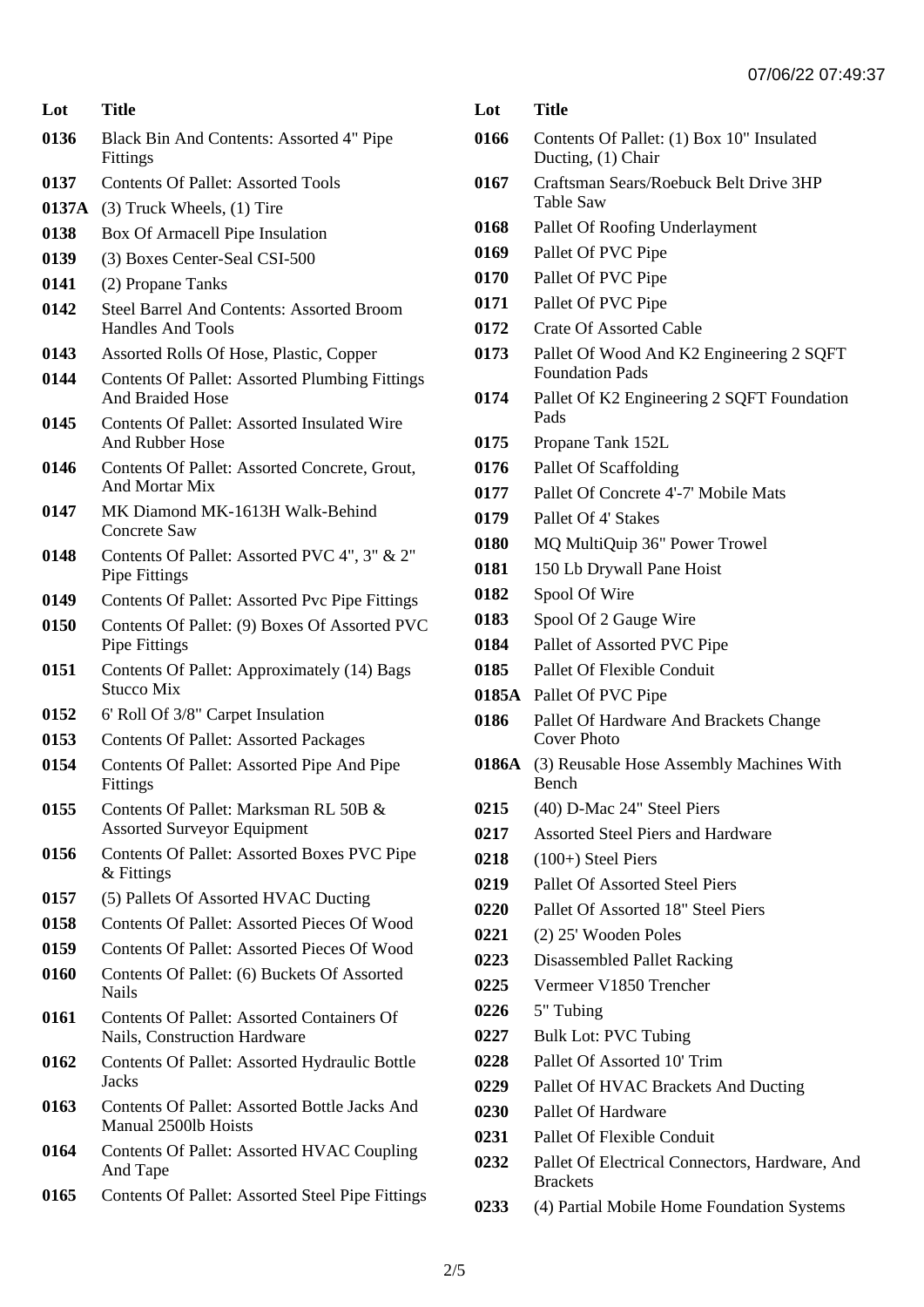| Lot   | Title                                                                                    |
|-------|------------------------------------------------------------------------------------------|
| 0234  | Pallet Of Face Mount Joist Hangers                                                       |
| 0235  | Pallet Of Simpson Strong Tie 16 Gauge Stee<br>Strap                                      |
| 0236  | Pallet Of Flexible Conduit And Wire                                                      |
| 0237  | Pallet Of PVC Pipe                                                                       |
| 0238  | <b>APT</b> Jackhammer                                                                    |
| 0239  | Mongoose XR-75 Mountain Bike                                                             |
| 0240  | Next Super Chips Mountain Bike                                                           |
| 0241  | <b>Water Levels</b>                                                                      |
| 0241A | Drum Of PVC And Metal Pipe                                                               |
| 0242  | <b>Buckets Of Assorted Chemicals</b>                                                     |
| 0243  | Lincoln Electric AC 225 Amp Lincwelder                                                   |
| 0244  | <b>Assorted Saw Blades</b>                                                               |
| 0245  | Multiquip Mikasa MT-74F Rammer                                                           |
| 0246  | Vibra Strike 12' Power Screed                                                            |
| 0247  | Dayton Barrel Dolly                                                                      |
| 0248  | Soff-Cut X-150 Concrete Saw                                                              |
| 0249  | Box Of Halo Recessed H2750ICAT 6"<br><b>Construction LED Lights And Electrical Boxes</b> |
| 0250  | Pallet Of Round Steel Form Stakes                                                        |
| 0251  | <b>Box Of Round Steel Form Stakes</b>                                                    |
| 0252  | Pallet Of Round Form Steel Stakes                                                        |
| 0253  | Box Of Steel Form Stakes And Rebar                                                       |
| 0254  | Pallet Of Steel Round Form Stakes                                                        |
| 0255  | Pallet Of 8" Onyx Black/Carbon Hip And Ridge<br>Shingles                                 |
| 0256  | Pallet Of Sierra Grey Oakridge Shingles                                                  |
| 0257  | Pallet Of Desert Tan Duration Shingles                                                   |
| 0258  | Pallet Of Timberline Prestique 30 High<br><b>Definition Shingles</b>                     |
| 0259  | Pallet Of Assorted Roof Shingles                                                         |
| 0260  | Pallet Of Supreme Metric Shasta White Roof<br>Shingles                                   |
| 0261  | Pallet Of Ridglass And Pacific Ridge Roof<br>Shingles                                    |
| 0262  | Pallet Of Synthetic Roofing Underlayment,<br>Shingles, And Vents                         |
| 0263  | Pallet Of Timberline Shingles                                                            |
| 0264  | <b>Contents Of Shelving Unit</b>                                                         |
| 0265  | <b>Sheet Metal</b>                                                                       |
| 0266  | Pallet Of Car Windows And Mechanisms                                                     |
| 0267  | Pallet Of Face Mount Joist Hangers                                                       |
| 0268  | Pallet Of Face Mount Joist Hangers                                                       |
| 0269  | Pallet Of Face Mount Joist Hangers                                                       |
| 0270  | <b>Electrical Boxes</b>                                                                  |

| Lot  | <b>Title</b>                                                           |
|------|------------------------------------------------------------------------|
| 0271 | Pallet Of Flexible Conduit And Spool Of Wire                           |
| 0272 | Pallet Of PVC And Conduit Connectors                                   |
| 0273 | <b>Pallet Of Metal Brackets</b>                                        |
| 0274 | <b>PVC And Metal Conduit Connectors</b>                                |
| 0275 | Pallet Of PVC Pipe                                                     |
| 0276 | Pallet Of Ducting                                                      |
| 0277 | <b>Pallet Of Cement Colors</b>                                         |
| 0278 | <b>Pallet Of Assorted Paints</b>                                       |
| 0279 | <b>Bulk Lot: Staples, Nails</b>                                        |
| 0280 | Chevy Push Bar And Winch                                               |
| 0281 | Yamaha Four Stroke Boat Engine                                         |
| 0282 | Harbor Freight Shop Creeper                                            |
| 0283 | Pallet Of Hardware: Nails, Pipes, Ratchets                             |
| 0284 | Scotsman Ice Machine                                                   |
| 0285 | <b>Pallet Of Anchors</b>                                               |
| 0286 | Central Machinery Electric Pipe Threader                               |
| 0287 | Graco Nova Paint Sprayer                                               |
| 0288 | <b>Pallet Of Cement Stencils</b>                                       |
| 0289 | Pallet Of Sprayers And Hardware                                        |
| 0290 | (8) Buckets Of Brickform And Release Powder                            |
| 0291 | <b>Pallet Of Concrete Tools</b>                                        |
| 0292 | <b>Concrete Vibrator</b>                                               |
| 0293 | Pallet Of Assorted Tools: Concrete Rollers And<br>Splash-Way Grills    |
| 0294 | Pallet Of Assorted Tools: Brackets, Brushes,<br>Tape, Buckets, Crimper |
| 0295 | (3) Boxes Of Cantilever Deck Molds                                     |
| 0296 | Pallet Of Assorted Hardware: Impalement Caps,<br><b>Brackets</b>       |
| 0297 | (21) Buckets Of Brickform                                              |
| 0298 | (20) Buckets Of Brickform                                              |
| 0299 | (16) Buckets Of Brickform                                              |
| 0300 | (15) Buckets Of Brickform                                              |
| 0301 | <b>Assorted Concrete Hand Tools</b>                                    |
| 0302 | (6) Concert Molds                                                      |
| 0303 | (9) Concert Molds                                                      |
| 0304 | (2) Concert Molds                                                      |
| 0305 | (104) Concert Molds                                                    |
| 0306 | (2) Concert Molds                                                      |
| 0307 | (4) Concert Molds                                                      |
| 0308 | (112) Concert Molds                                                    |
| 0309 | (108) Concert Molds                                                    |
| 0310 | (9) Concert Molds                                                      |
| 0311 | (105) Concert Molds                                                    |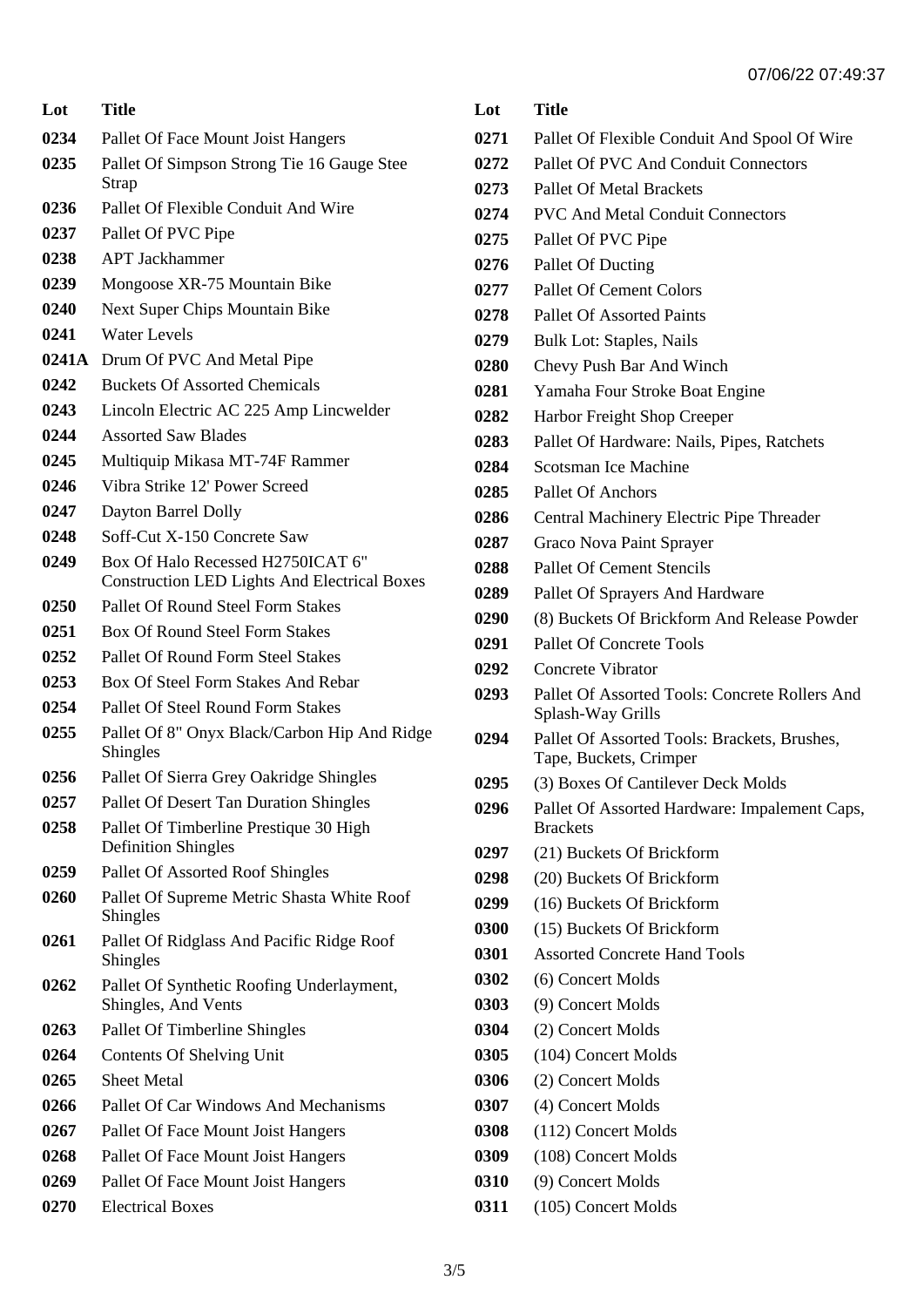| Lot  | <b>Title</b>                          |
|------|---------------------------------------|
| 0313 | (111) Concert Molds                   |
| 0314 | (2) Pairs Of Concrete Shoes           |
| 0315 | (116) Concert Molds                   |
| 0316 | (115) Concert Molds                   |
| 0317 | (117) Concert Molds                   |
| 0318 | (8) Trailer Hitch Necks               |
| 0319 | Set Of 18" Tracks                     |
| 0320 | Pallet Of (15) Tires                  |
| 0321 | <b>Bulk Lot: Ply Wood</b>             |
| 0322 | Pallet Of Approximately (120) 16" 2x6 |
| 0323 | Bulk Lot: Assorted Length 2"x4"s      |
| 0324 | (6) Sheets Of Aluminum                |
| 0325 | Wood Spool                            |
| 0326 | Pallet Of Wooden Stakes               |
| 0327 | Pallet Of Stakes And Plywood Squares  |
| 0328 | (4) Ground Protection Mud Mats        |
| 0329 | $(6)$ Pallets                         |
| 0330 | $(14)$ 2"x4" Footings                 |
| 0331 | Pallet Of 16" Planks                  |
| 0332 | $(14)$ 2"x4" Footings                 |
| 0333 | $(12)$ 2"x4" Footings                 |
| 0334 | $(12)$ 2"x4" Footings                 |
| 0335 | $(14)$ 2"x4" Footings                 |
| 0336 | $(12)$ 2"x4" Footings                 |
| 0337 | $(15)$ 2"x4" Footings                 |
| 0338 | (19) Concrete Footing                 |
| 0339 | <b>Bulk Lot Of Flexible Pipe</b>      |
| 0340 | (6) 3" Concrete Hose                  |
| 0341 | Pallet Of Assorted Length Wood        |
| 0342 | <b>Aluminum Awning Pans And Posts</b> |
| 0343 | <b>Aluminum Awning Pans</b>           |
| 0344 | (20) 4" Concrete Hose                 |
| 0345 | Pallet Of Concrete Hose Fittings      |
| 0346 | Pallet Of Concrete Hose Fittings      |

- 13" I-Beams with Rollers
- Assorted Lengths Of Trex Decking
- Aluminum Channel Systems